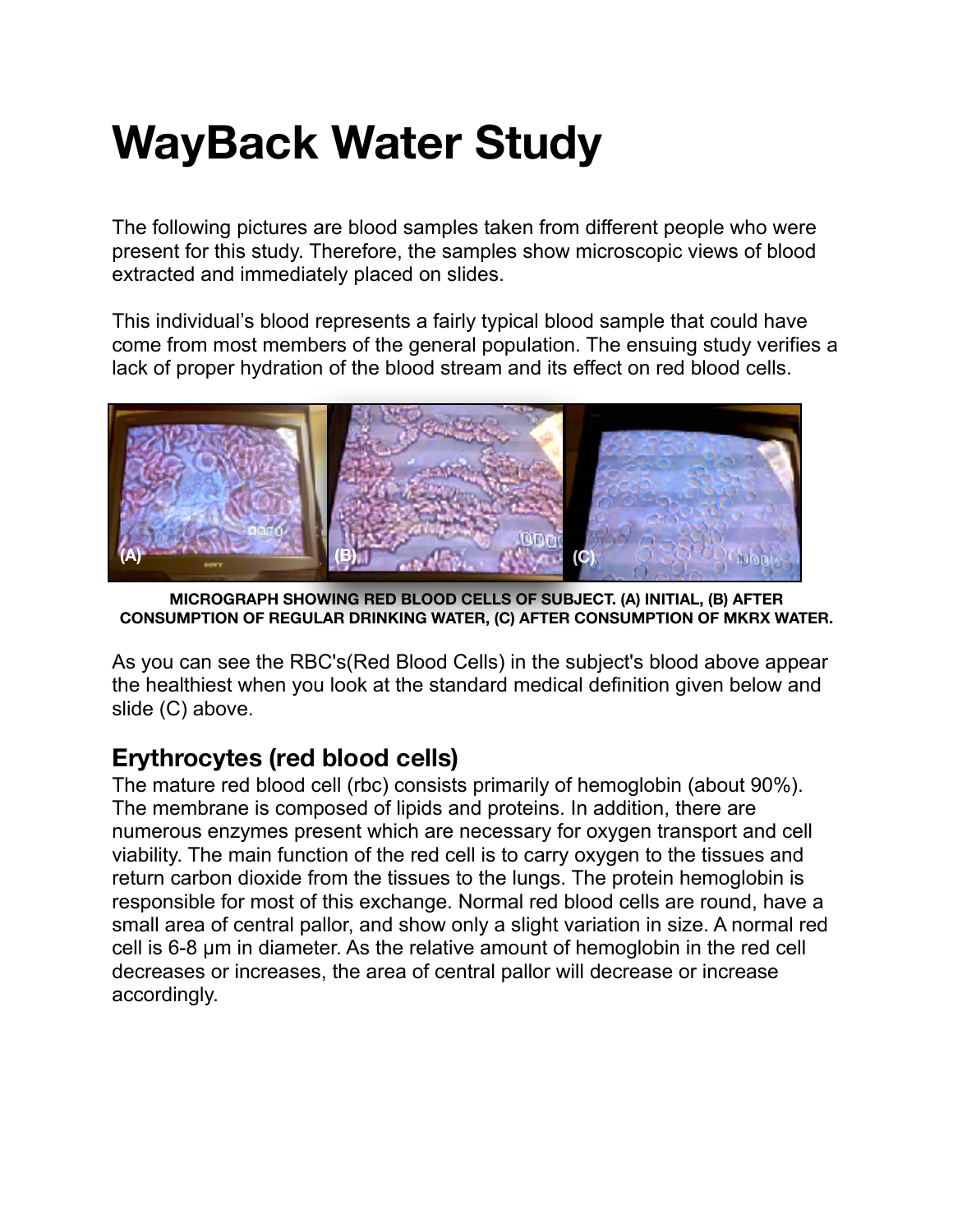# **Standard Absorption Test comparing MKRX water ( latter named WayBack water)**

## **Observations 9 July 2006 at BCC**

#### **Abstract:**

Two types of water: regular drinking water and MKRX Water were compared based on their hydrating properties.

## **Procedure:**

The hydrating properties of two waters were observed on the osmosis effect (transferring a less concentrated solution to a more concentrated one). Two pieces of the same plant leaf were put under a microscope. Later a concentrated solution of Sodium Chloride was added to both samples. Next, the two samples of water were added to the leaf sample.



## **LEAF SAMPLE CELLS SHOWING RAPID WATER ABSORBTION AFTER MKRX WATER.**

#### **Observation**

The leaf sample with MKRX Water exhibited water absorption immediately (in 30 seconds); whereas, the sample with regular drinking water exhibit water